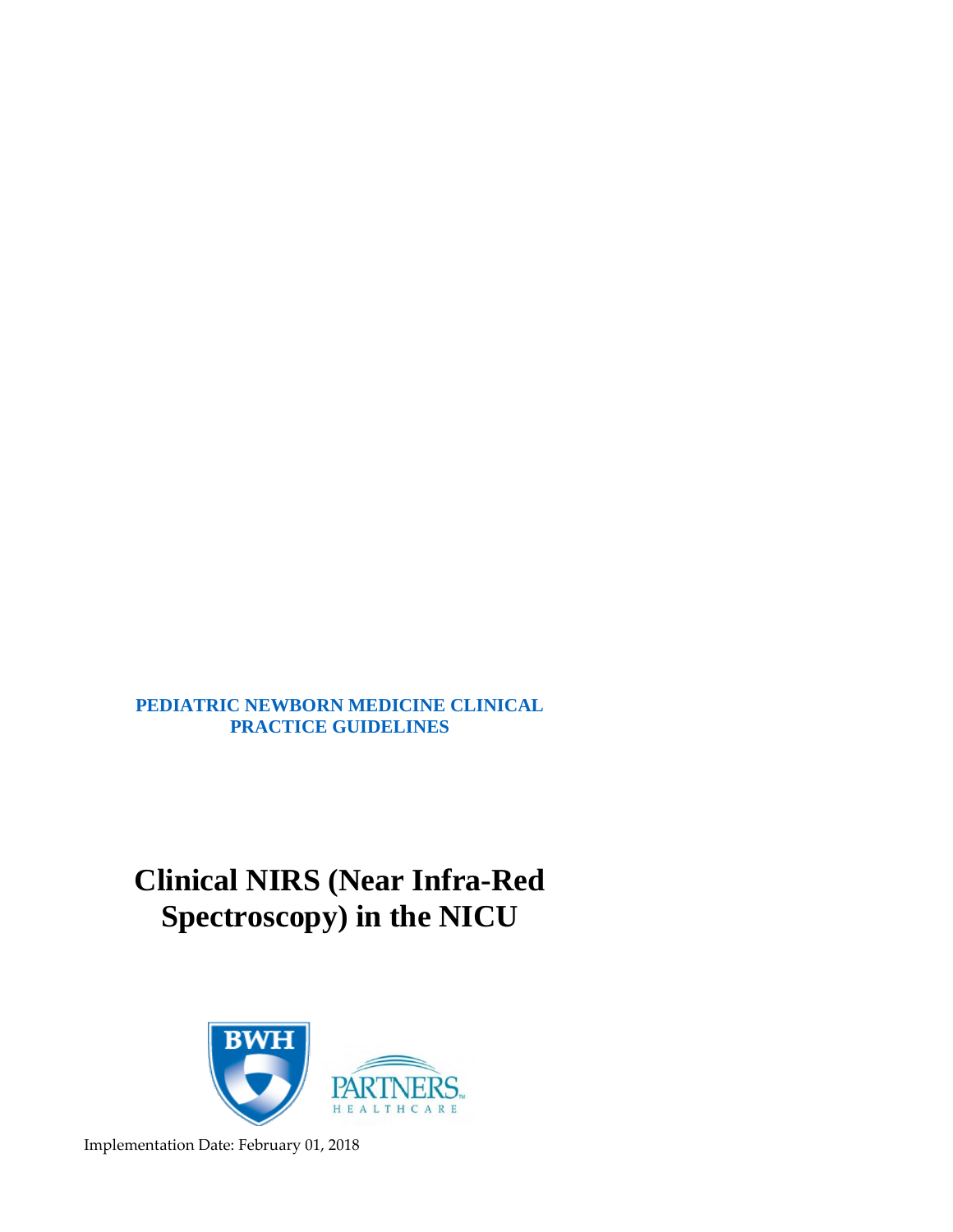PEDIATRIC NEWBORN MEDICINE CLINICAL PP

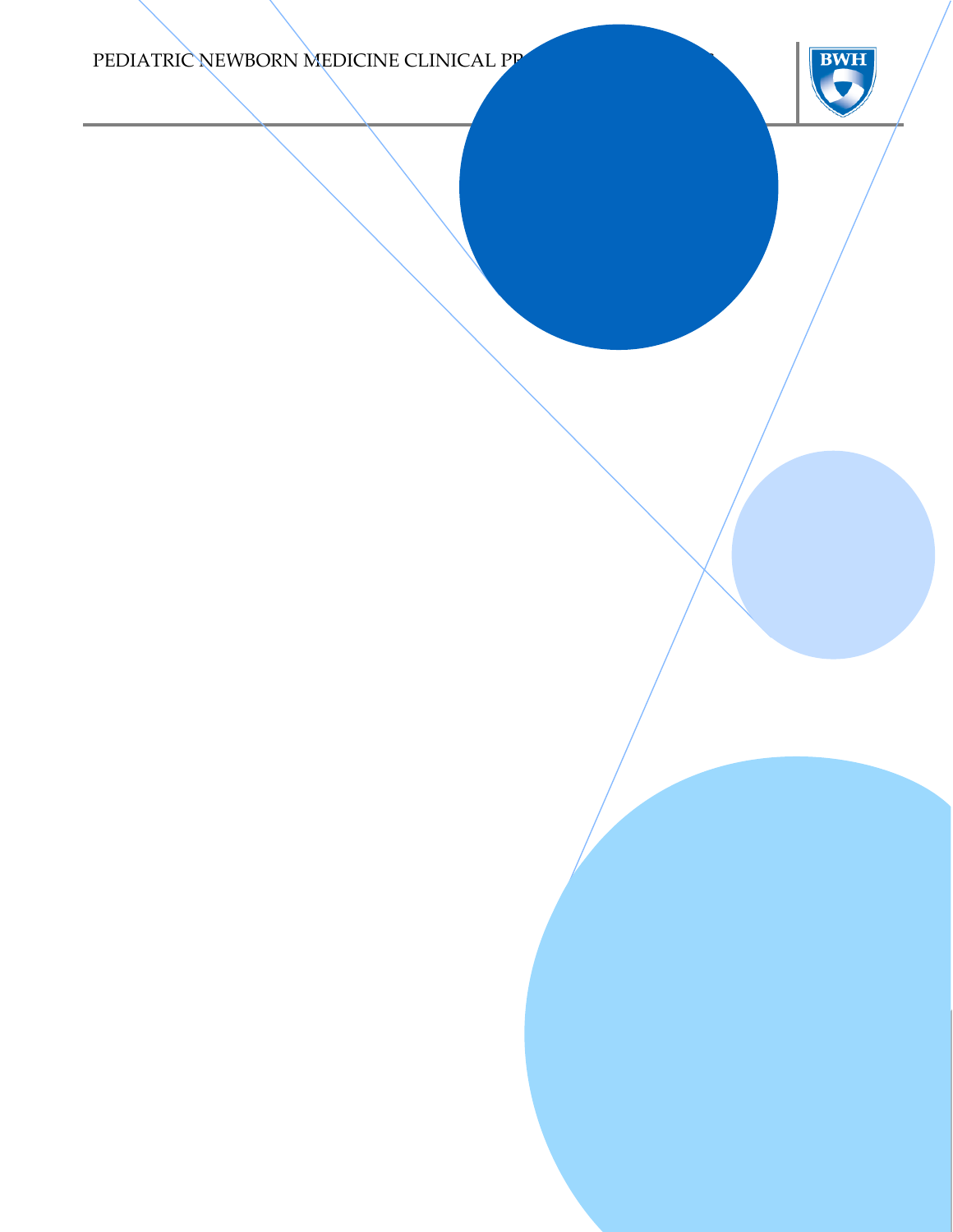

## **Clinical Practice Guideline: Clinical NIRS (Near Infra-Red Spectroscopy) in the NICU**

#### **Points of emphasis/Primary changes in practice:**

- 1- To outline the indications of the clinical use of NIRS in the NICU.
- 2- To implement an algorithm for incorporating NIRS in the clinical care of neonates.
- 3- To standardize the process of ordering, applying and documenting NIRS data.

#### **Rationale for change:**

Near-infrared spectroscopy (NIRS) is a non-invasive technique which allows for continuous monitoring of tissue oxygen saturation 2-3 cm directly below its sensors e.g., in brain, or kidneys. Feasibility and benefit of continuous NIRS has been demonstrated in neonates with congenital heart disease (CHD), term infants with neonatal encephalopathy, as well as premature infants in the determination of cerebral oxygenation and cerebral autoregulation in the context of systemic hypotension, a hemodynamically significant PDA and blood transfusion management.

A recent clinical trial has shown that continuous monitoring of cerebral NIRS has led to decreased burden of cerebral hypoxia. In the same study, cerebral hypoxia was associated with low brain electrical activity and severe intracranial hemorrhage.

#### **Questions? Please contact: Director of Neonatal Neurocritical Care, Department of Pediatric Newborn Medicine, BWH.**

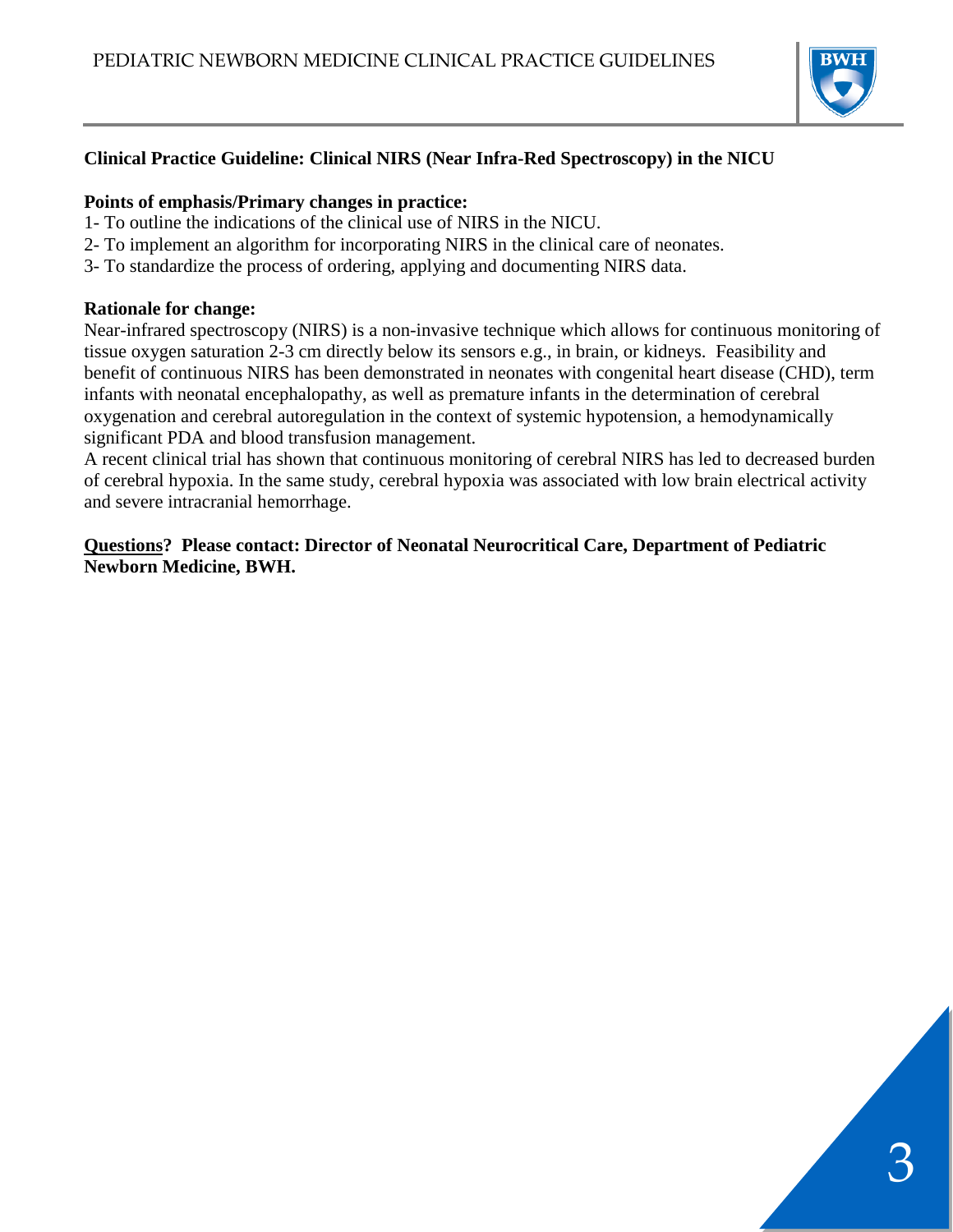

| <b>Clinical Guideline Name</b> | Clinical NIRS (Near Infra-Red Spectroscopy) in the NICU       |
|--------------------------------|---------------------------------------------------------------|
|                                |                                                               |
| <b>Effective Date</b>          |                                                               |
|                                |                                                               |
| <b>Revised Date</b>            |                                                               |
|                                |                                                               |
| <b>Contact Person</b>          | Director of Neonatal Neurocritical Care                       |
|                                |                                                               |
| <b>Approved By</b>             | Pediatric Newborn Medicine Clinical Practice Council 12/14/17 |
|                                | CWN PPG                                                       |
|                                | BWH SPP Steering                                              |
|                                | Nurse Executive Board/CNO____                                 |
| <b>Keywords</b>                | NIRS- Cerebral oximetry - Neuromonitoring                     |
|                                |                                                               |

**This is a clinical practice guideline. While the guideline is useful in approaching the use of NIRS in the intensive care unit, clinical judgment and / or new evidence may favor an alternative plan of care, the rationale for which should be documented in the medical record.**

## **I. Purpose**

- 1- To outline the indications of the clinical use of NIRS in the NICU.
- 2- To implement an algorithm for incorporating NIRS in the clinical care of neonates.
- 3- To standardize the process of ordering, applying and documenting NIRS data

**II.** All CPGs will rely on the [NICU Nursing Standards of Care.](http://www.bwhpikenotes.org/policies/Nursing/CWN_Clinical_Practice_Manual/NICU/NICU_Standards.pdf)

## **III. Patient population**

This protocol applies to neonates admitted to the BWH Neonatal Intensive Care Unit who are critically ill and at risk of neurologic compromise. This includes but is not limited to extremely premature infants, those with suspected hypoxic ischemic injury, or stroke, and infants at risk of cerebral injury from cardiopulmonary risk factors.

#### **IV. Background/Summary Information NIRS Background**

Near-infrared spectroscopy (NIRS) is used to measure tissue oxygen saturation 2-3 cm directly below its sensors e.g., in brain, kidney. Like a peripheral oxygen saturation monitor, NIRS uses the relative transparency of biological tissue to near-infrared light and the wavelength dependent absorption characteristics of hemoglobin, which vary with oxygenation.

By monitoring the intensity of light passing through the brain at two wavelengths, changes in attenuation can be converted into changes in the cerebral concentrations of oxyhemoglobin (HbO2) and deoxyhemoglobin (Hb). These two measures provide a regional oxygen saturation measurement (rSO2) [rSO2%=HbO2/(HbO2+Hb)\*100, essentially a mixed tissue saturation, which is approximately 70% venous and 30% arterial. When NIRS is used on the scalp, cerebral regional oxygen saturation (CrSO2) measurement can be established.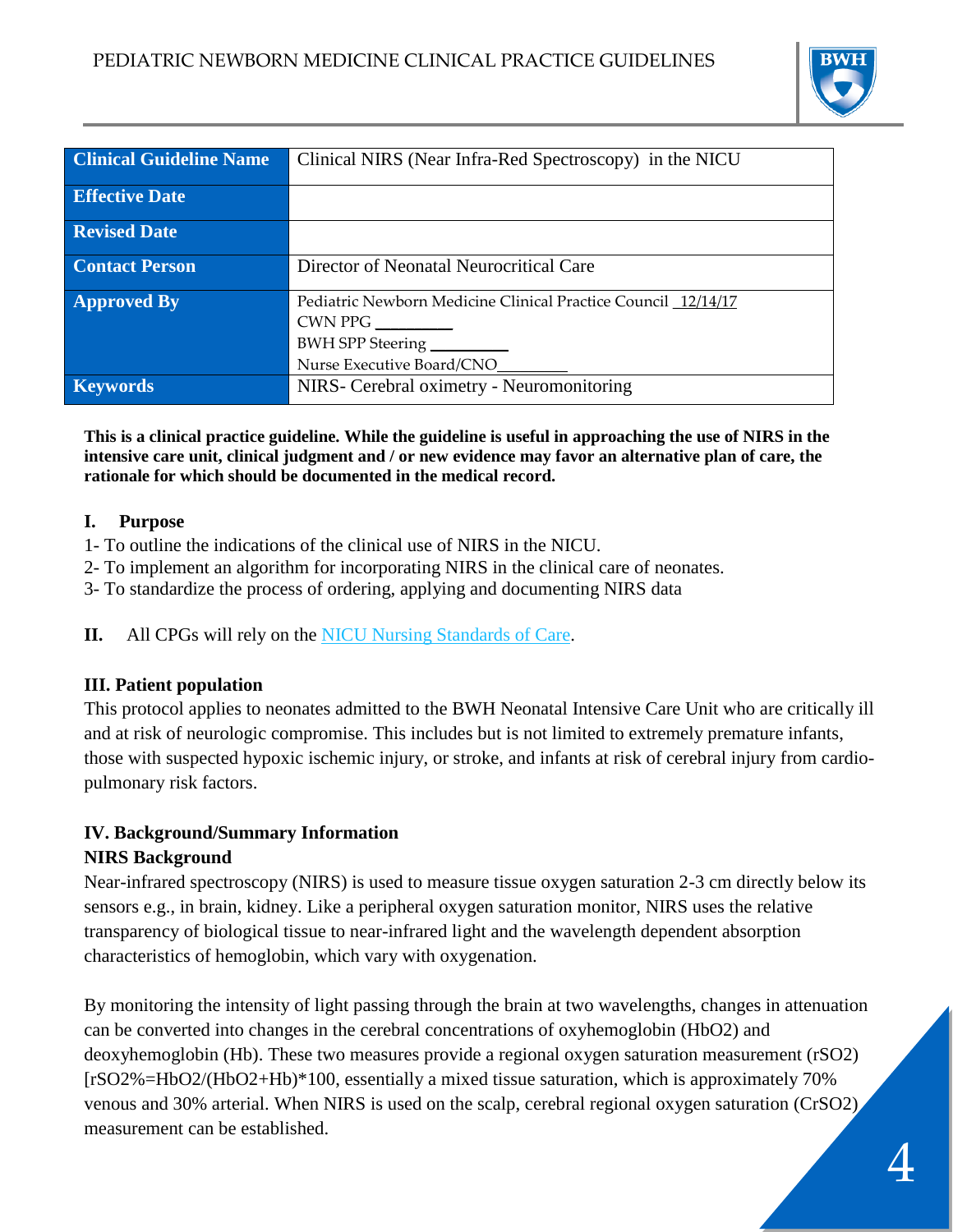

Feasibility and benefit of continuous NIRS have been demonstrated in neonates with congenital heart disease (CHD), term infants with neonatal encephalopathy, as well as premature infants in the determination of cerebral oxygenation and cerebral autoregulation in the context of systemic hypotension, a hemodynamically significant PDA and blood transfusion management.

## **Factors that affect NIRS measurement:**

- 1- **Sensor type:** Normal CrSO2 ranges from 55% to 85% when adult sensors were used (most of available clinical studies). When compared to the newer neonatal sensor, the neonatal sensor measured 10% higher than the adult sensor. [1]
- 2- **Sensor position**: Although the right to left difference in CrSO2 is small, when used at 4 different sites a difference of up to  $\pm 18\%$  was detected. This variability signifies the importance of using CrSO2 as a trend rather than an absolute number. [2]
- 3- **Gestational age:** CrSO2 in the first day of life is increased in very premature infants when compared to term infants. [3, 4].

However, in contrast, looking specifically within preterm infants  $<$  32 weeks, a positive correlation was noted between GA and CrSO2 measured during the first 3 days of life (1% per week GA) [5].

- 4- **Time after birth:** Immediately after birth CrSO2 is low and rapidly increases from an average of 44% at 3 min to an average of 76% at 7 minutes of life, after which CrSO2 remains stable. [6]. Alderliesten et al., described an increase in CrSO2 followed by a decrease, creating a parabolic curve with a peak at about 36 h of life. [5] With weekly measurement in premature infants it was noted that CrSO2 decreases, reaching the lowest level at six to eight weeks. [7]
- 5- **Head position:** Brief changes in head position do not cause significant changes in CrSO2. [8]
- 6- **Day to day interventions:** ETT suctioning, handling and diaper change can cause significant fluctuation in CrSO2. [9]

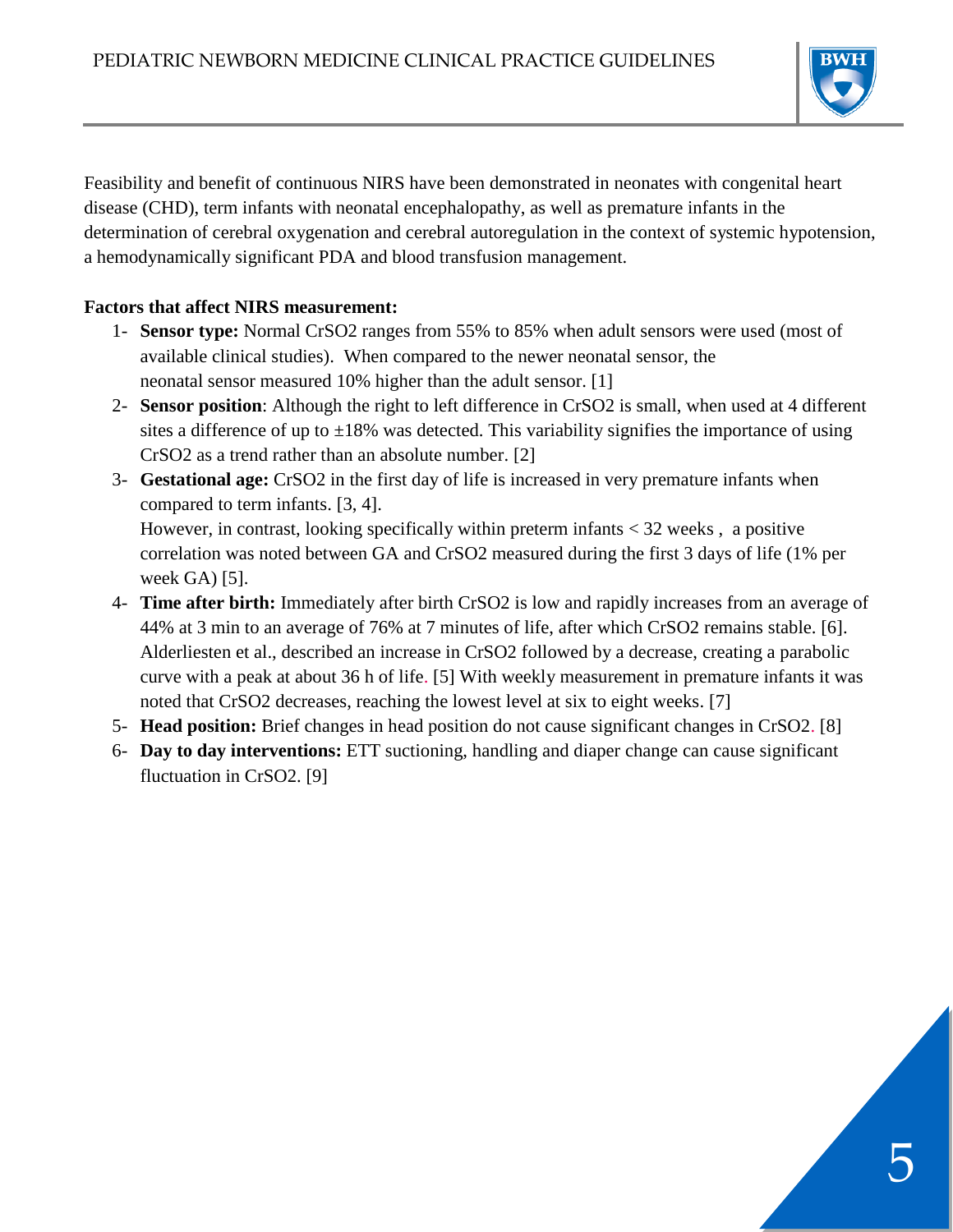

# **Pathological conditions affecting CrSO2 in Preterm Neonates**

## **Factors associated with decreased CrSO2**

## **1- Hypocarbia**

Hypocarbia is associated with cerebral vasoconstriction and periventricular leukomalacia, perhaps secondary to cerebral ischemia and.[10-13] Acute decrease in end-tidal CO2 was associated with decreased CrSO2. [14]

## **2- Anemia**

The hemoglobin concentration correlates with CrSO2 [15, 16]. PRBCs transfusion is associated with increased CrSO2 in anemic premature neonates. [15, 17] Improvement in CrSO2 and symptoms of desaturation spells was more significant in preterm infants with a pre-transfusion  $CrSO2 < 55\%$  [18].

## **3- Hypotension with lack of autoregulation**

The finding of a positive correlation between cerebral oxygenation and arterial pressure has been used as a marker of cerebrovascular pressure passivity with is common in sick premature infants and is associated with intracranial hemorrhage. [19-23] A decrease of absolute mean blood pressure is not always associated with lower CrSO2 and is not necessarily associated with worse neurodevelopmental outcome. However CrSO2 < 50% is associated with worse neurodevelopmental outcome. [24] Whether CrSO2 can be used as a marker to treat low blood pressure needs to be studied. However, when used, it must be combined with other parameters to fully evaluate the significance of the low BP, e.g., blood lactate, capillary refill, urine output, and cardiac output. [25]

## **4- Thoracic Hyperinflation**

Since mechanical ventilation can alter intrathoracic pressure, affect venous return and thereby cardiac output, it can have significant effect on the cerebral circulation. [26, 27] NIRS has a potential to detect the affects of mechanical respiratory support on the cerebral circulation. [28-30]

#### **5- PDA**

Although studies have shown that hemodynamically significant PDA is associated with decreased CrSO2 [31, 32], reports regarding the effect of either medical or surgical treatments of PDA on CrSO2 have been inconsistent. [33-35]

## **6- Apnea**

CrSO2 decreased significantly during apneic spells associated with bradycardia compared to spells with no bradycardia. [36]

## **7- Germinal Matrix-Intraventricular Hemorrhage GM-IVH**

Multiple studies have reported increased CrSO2 in the first hours of life in premature infants who later developed GM-IVH [37-39]. However, patients already identified with IVH are noted to have lower CrSO2. [40-42]

#### **8- Hydrocephalus**

In preterm infants with post-hemorrhagic ventricular dilatation (PHVD), ventricular decompression was associated with an increase in CrSO2. [43, 44]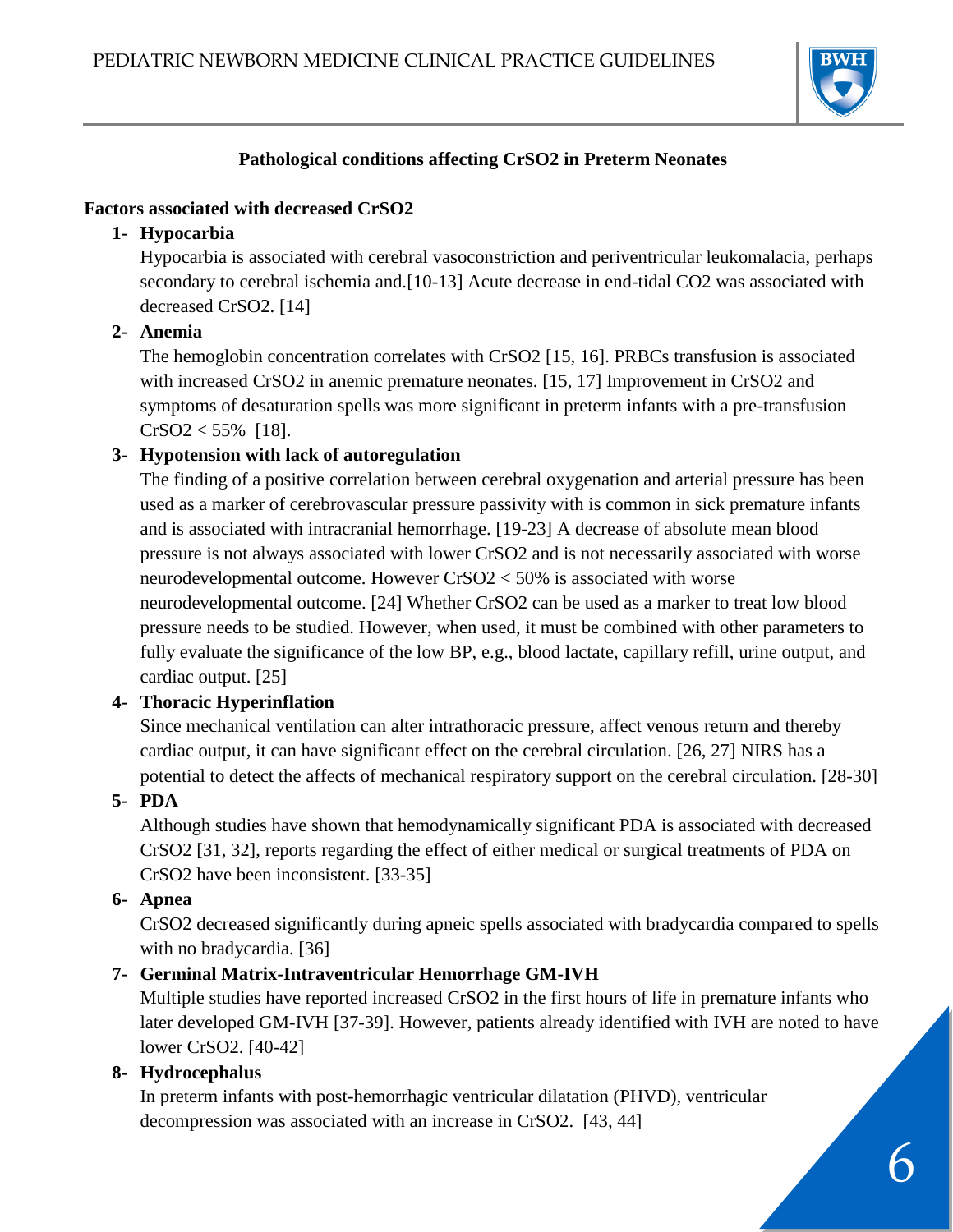

## **Factors associated with increased CrSO2**

## **1- Hypercarbia**

An acute increase in end-tidal CO2 in premature infants was associated with increased CrSO2. [14] Hypercarbia is associated with cerebral vasodilatation and with the development of germinalmatrix/ intraventricular hemorrhage [45, 46].

## **2- Hyperoxia**

CrSO2 correlates with systemic O2 saturation  $(SaO<sub>2</sub>)$ . Because of concern for oxygen toxicity, the FiO2 should only be changed to maintain systemic SaO2 within unit specific target ranges. [25]

## **3- Hypoglycemia**

Hypoglycemia can be associated with increased cerebral blood flow. [47] Whether NIRS can be used as a marker of significant hypoglycemia is yet to be determined.

## **4- Inotropes with lack of autoregulation**

Use of inotropes in premature infants may be associated with increased mortality and morbidity. [48] NIRS was used to monitor increasing cerebral blood flow with the use of inotropes. [49] NIRS can be used as a bedside tool to monitor the effect of these medications on cerebral perfusion and oxygenation and potentially could lead to interventions to limit their adverse effects.

## **Full Term Neonates**

## **1- Neonatal Encephalopathy**

In neonates with neonatal encephalopathy increased CrSO2 between 24-48 h is associated with adverse outcomes. [50] Combining CrSO2 and aEEG had the highest predictive value for MRI detected brain injury and worse outcome. [51, 52] The predictive value of higher CrSO2 to predict outcome is significant as early as 10 hours of life. [53]

## **2- Congenital Heart Diseases**

Congenital heart disease is associated with worse long term neurodevelopmental outcomes. [54] Brain monitoring of these infants carries the potential for early detection and possible interventions to improve such outcomes. [55] Non-cyanotic CHD infants have an average CrSO2 of 70% while those with cyanotic CHD have CrSO2 values ranging from 40 to 70%. [56] In patients without pre-existing brain damage, decreased preoperative CrSO2 is associated with worse neurodevelopmental outcome up to 3 years of age. [57]

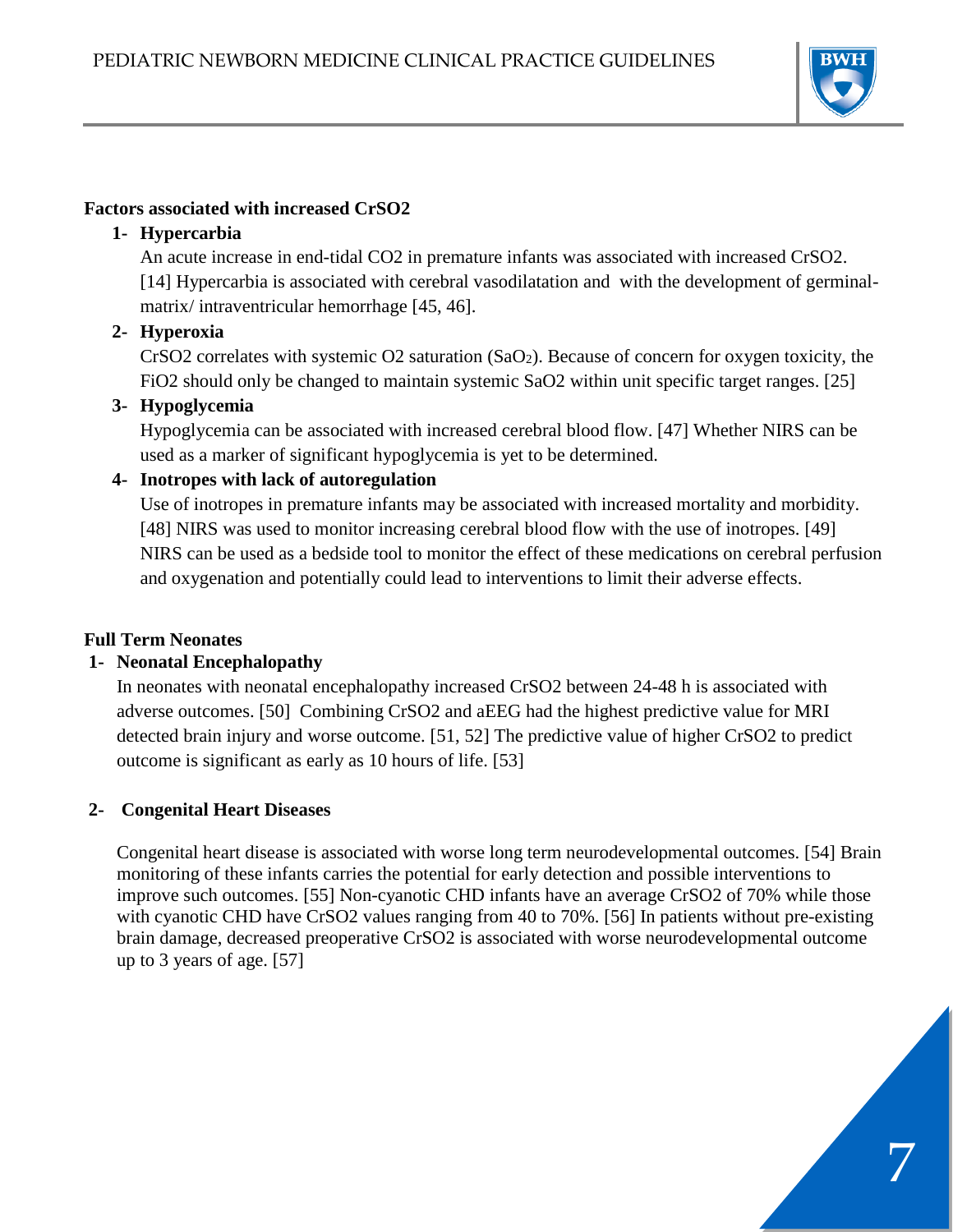

## **V. Guideline**

## **Indications for the use of NIRS at BWH NICU**

- 1- Routine monitoring of extremely premature infants < 28 weeks GA for the first 72 hours of life
- 2- Neonates with significant anemia requiring transfusion (before, during and after)
- 3- Infants receiving inotropes or hydrocortisone for BP support (before, during and after inotropes)
- 4- Infants on significant respiratory support (e.g., high pressures, HFV, iNO)
- 5- Preterm infants with PDA to evaluate for hemodynamic significance
- 6- Infants with hydrocephalus (especially before, during and after therapeutic LP or surgical intervention)
- 7- Infants with neonatal encephalopathy receiving therapeutic hypothermia (through the period of cooling, and re-warming)
- 8- Neonates with CNS injury/ abnormality e.g., seizures, infarct/stroke, vascular malformations such as Vein of Galen malformation and AV malformation.
- 9- Case by case per NICU attending request

## **Starting the NIRS Study**

- Identify infants indicated for NIRS monitoring
- Provider enters an order in Epic requesting "NIRS-Continuous Monitoring" to be started with the indications outlined.

## **Role of the bedside nurse in NIRS monitoring**

- Equipment set up and lead placement is completed by the NICU bedside nurse
- Skin care: Can use either adhesive probe or wraps around probe to keep it in place without directly sticking to skin; will be determined based on age of neonate and skin condition **(Appendix- I)**
- Neonatal probes are placed unilaterally over the frontal cortex and can be used bilaterally if clinically indicated
- Bedside nurse documents CrSO2 in EMR. NIRS can be added to the patient chart under: **Flowsheets> NICU Vitals** by using the function (**Add Rows)** and search for NIRS.
- CrSO2 will be documented hourly and skin condition will be observed and documented with each routine neonatal care.
- Bedside nurse will mark significant events on the NIRS device.
- -

## **NIRS Interpretation:**

- CrSO2 reflects the balance between brain tissue perfusion and oxygen extraction.
- CrSO2 has a wide range of normal and is reported to be between 55% and 85% (with 10% higher if using neonatal probe). A recent clinical trial has shown that continuous monitoring of cerebral NIRS enabled a decreased burden of cerebral hypoxia. [58] Although, in the same study cerebral hypoxia was associated with low brain electrical activity and severe intracranial hemorrhage [59], it is not yet clear that maintaining premature infants within this range improves long term outcome.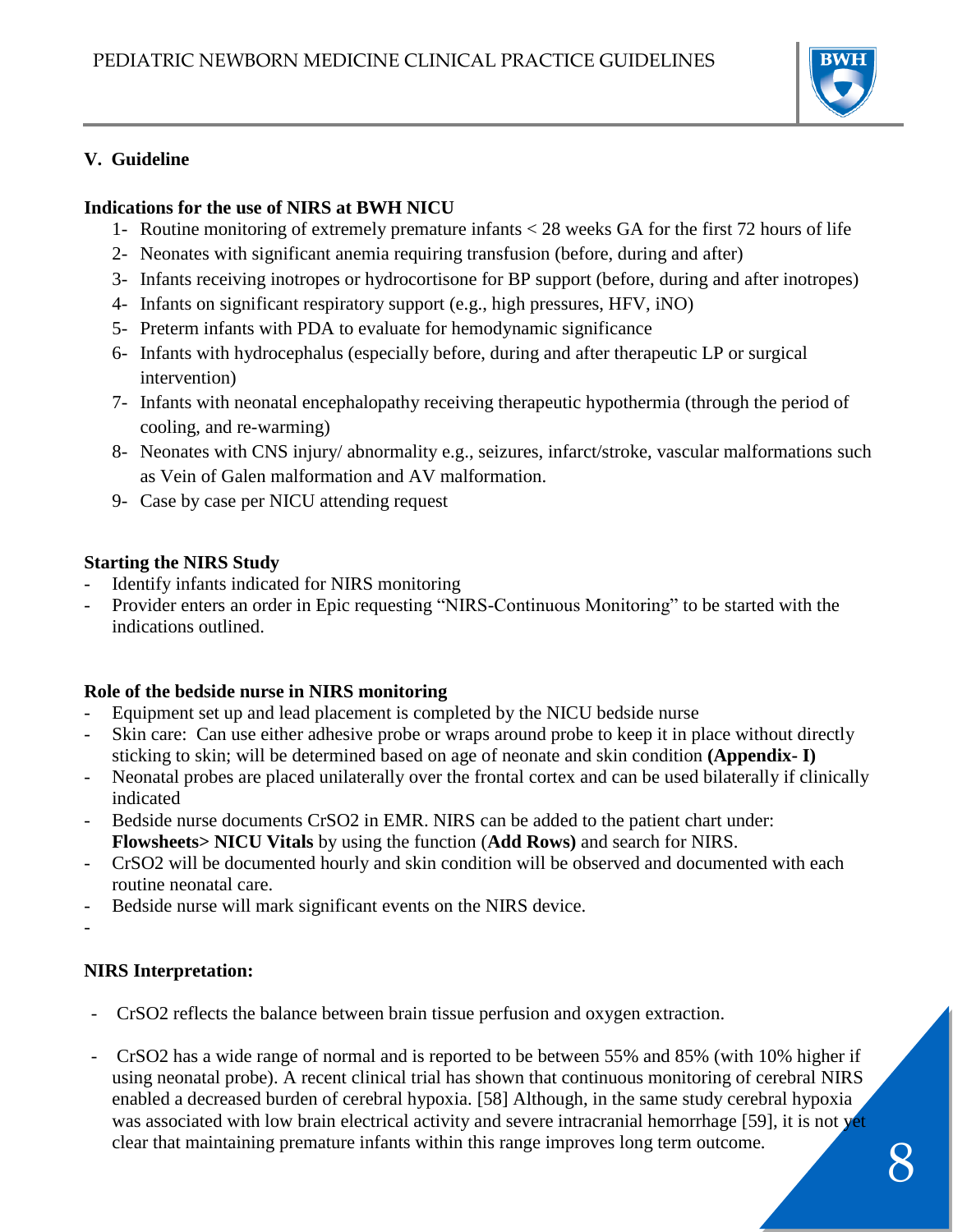

- It is important to note and document the baseline measurement of each individual patient. Significant rises/falls from patient's baseline (e.g., > 20%) may represent underlying status changes more accurately than the absolute number.
- A decrease in CrSO2 could be associated with decreased cerebral O2 delivery/ perfusion or increased O2 consumption. **A patient with significantly decreased CrSO2 relative to baseline or absolute CrSO2 < 60 %** needs to be evaluated for anemia, hypoxia, hypotension, chest hyperinflation, hypocarbia and treated accordingly**. (Figure 1)**
- An increase in CrSO2 could be associated with increased cerebral O2 delivery/ perfusion or decreased O2 consumption. **A patient with significantly increased CrSO2 relative to baseline or absolute CrSO2 > 90%** needs to be evaluated for hyperoxia, hypercarbia, hypoglycemia, over sedation or severe brain injury**. (Figure 1)**
- **In patients with no physiologic explanation for the abnormal CrSO2, no direct interventions (e.g., manipulating FiO2) should be attempted solely to correct the CrSO2 value.**

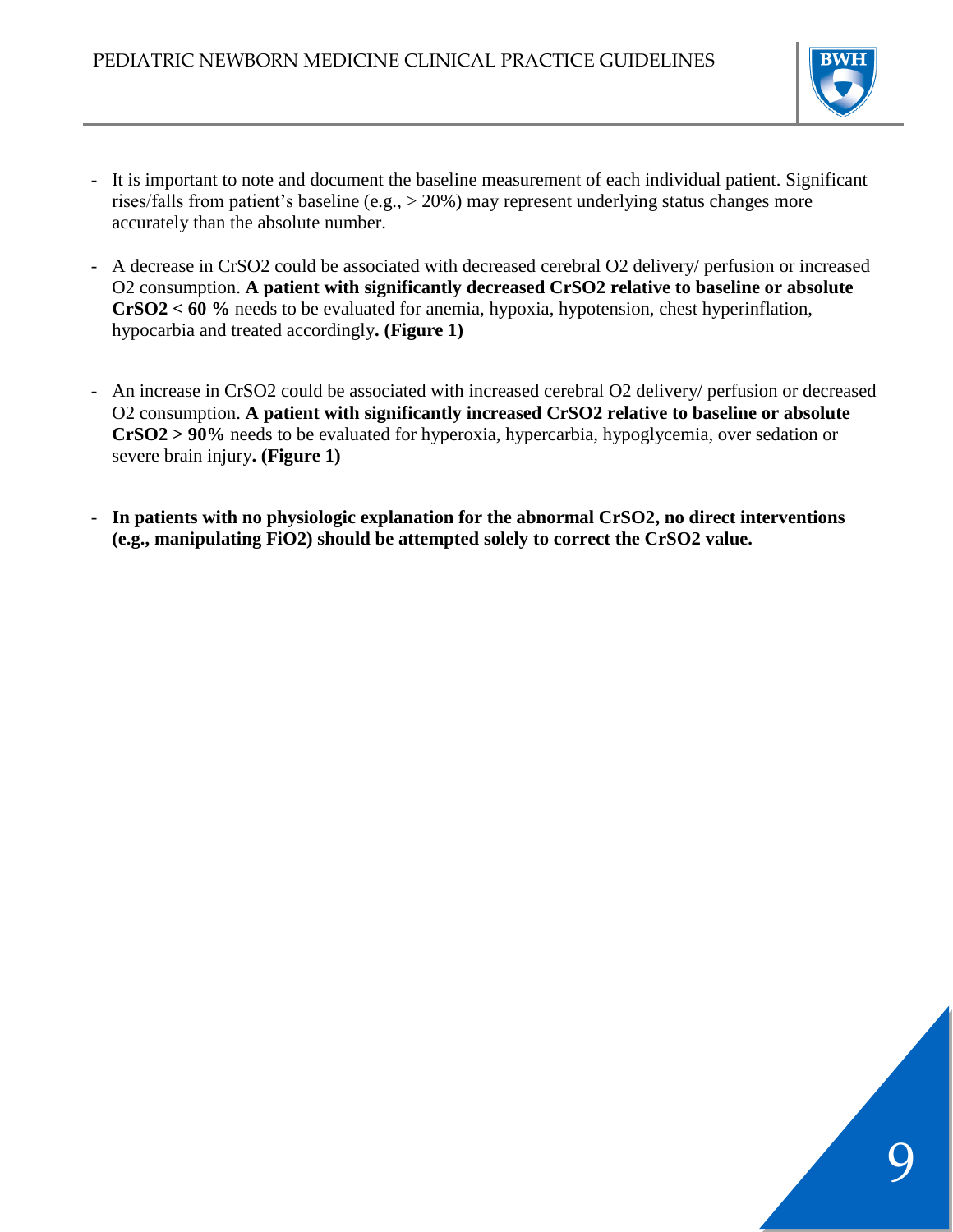



# **Figure 1: Suggested Algorithm for Interpreting Neonatal CrSO2**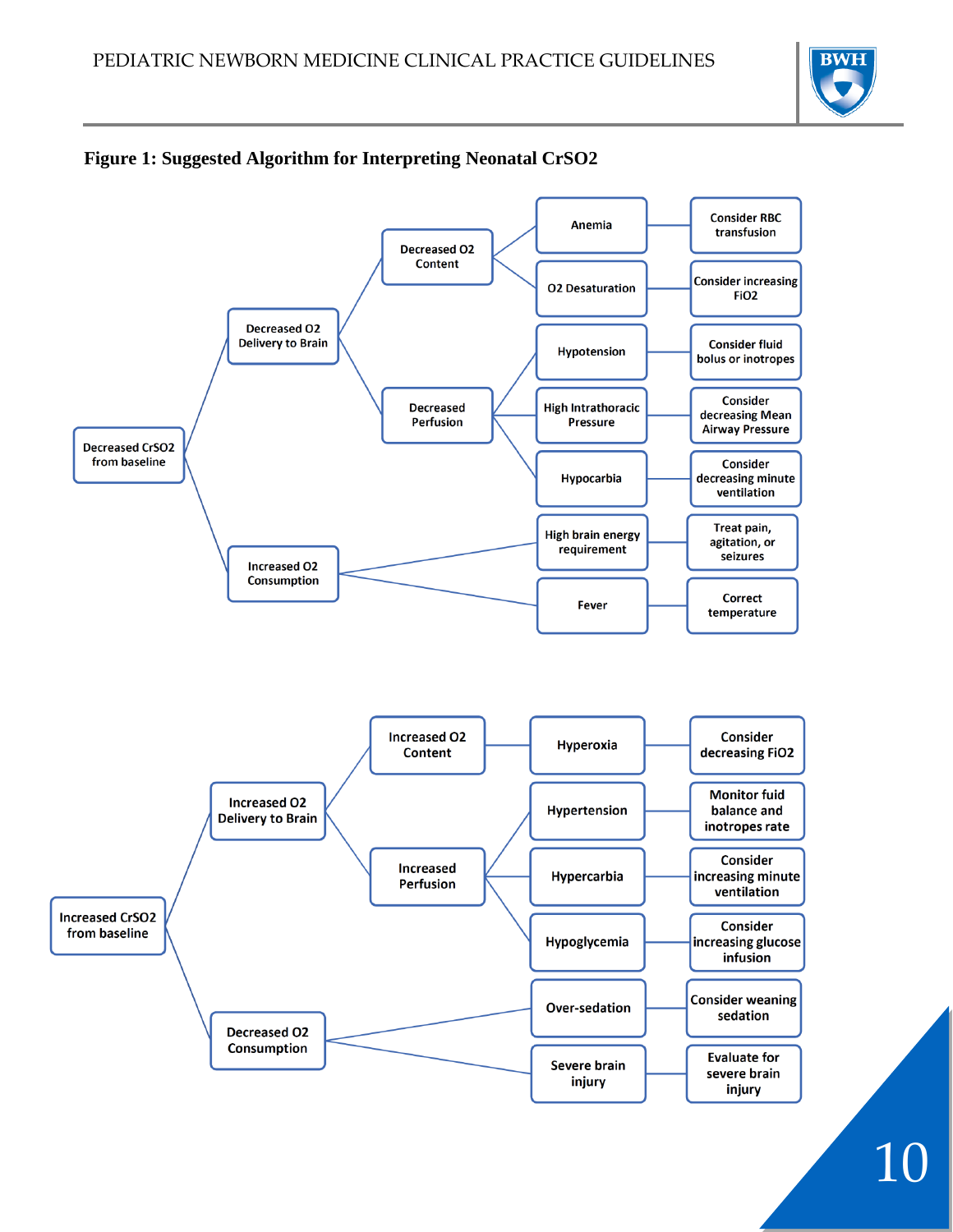

#### **References:**

- 1. Alderliesten, T., et al., *Reference values of regional cerebral oxygen saturation during the first 3 days of life in preterm neonates.* Pediatr Res, 2016. **79**(1-1): p. 55-64.
- 2. Wijbenga, R.G., P.M.A. Lemmers, and F. Van Bel, *Cerebral oxygenation during the first days of life in preterm and term neonates: Differences between different brain regions.* Pediatric Research, 2011. **70**(4): p. 389-394.
- 3. Sorensen, L.C. and G. Greisen, *The brains of very preterm newborns in clinically stable condition may be hyperoxygenated.* Pediatrics, 2009. **124**(5): p. e958-9e63.
- 4. Tina, L.G., et al., *Near Infrared Spectroscopy in healthy preterm and term newborns: correlation with gestational age and standard monitoring parameters.* Curr Neurovasc Res, 2009. **6**(3): p. 148-54.
- 5. Alderliesten, T., et al., *Reference values of regional cerebral oxygen saturation during the first 3 days of life in preterm neonates.* Pediatric Research, 2016. **79**(1): p. 55-64.
- 6. Van Vonderen, J.J., et al., *Measuring physiological changes during the transition to life after birth.* Neonatology, 2014. **105**(3): p. 230-242.
- 7. Roche-Labarbe, N., et al., *Near-infrared spectroscopy assessment of cerebral oxygen metabolism in the developing premature brain.* Journal of Cerebral Blood Flow and Metabolism, 2012. **32**(3): p. 481-488.
- 8. Ancora, G., et al., *Effect of posture on brain hemodynamics in preterm newborns not mechanically ventilated.* Neonatology, 2010. **97**(3): p. 212-7.
- 9. Limperopoulos, C., et al., *Cerebral hemodynamic changes during intensive care of preterm infants.* Pediatrics, 2008. **122**(5): p. e1006-e1013.
- 10. Liao, S.L., et al., *Effect of hypocapnia in the first three days of life on the subsequent development of periventricular leukomalacia in premature infants.* Acta Paediatr Taiwan, 2001. **42**(2): p. 90-3.
- 11. Greisen, G. and R.C. Vannucci, *Is periventricular leucomalacia a result of hypoxic-ischaemic injury? Hypocapnia and the preterm brain.* Biology of the Neonate, 2001. **79**(3-4): p. 194-200.
- 12. Murase, M. and A. Ishida, *Early hypocarbia of preterm infants: its relationship to periventricular leukomalacia and cerebral palsy, and its perinatal risk factors.* Acta Paediatr, 2005. **94**(1): p. 85- 91.
- 13. Shankaran, S., et al., *Cumulative index of exposure to hypocarbia and hyperoxia as risk factors for periventricular leukomalacia in low birth weight infants.* Pediatrics, 2006. **118**(4): p. 1654-1659.
- 14. Dix, L.M.L., et al., *Carbon Dioxide Fluctuations Are Associated with Changes in Cerebral Oxygenation and Electrical Activity in Infants Born Preterm.* J Pediatr, 2017. **187**: p. 66-72.e1.
- 15. Van Hoften, J.C.R., et al., *Cerebral tissue oxygen saturation and extraction in preterm infants before and after blood transfusion.* Archives of Disease in Childhood: Fetal and Neonatal Edition, 2010. **95**(5): p. F352-F358.
- 16. El-Dib, M., et al., *Brain Maturity and Variation of Oxygen Extraction in Premature Infants.* Am J Perinatol, 2016. **33**(8): p. 814-20.
- 17. Seidel, D., et al., *Changes in regional tissue oxygenation saturation and desaturations after red blood cell transfusion in preterm infants.* J Perinatol, 2013. **33**(4): p. 282-7.
- 18. Seidel, D., et al., *Changes in regional tissue oxygenation saturation and desaturations after red blood cell transfusion in preterm infants.* Journal of Perinatology, 2013. **33**(4): p. 282-287.
- 19. Tsuji, M., et al., *Cerebral intravascular oxygenation correlates with mean arterial pressure in critically ill premature infants.* Pediatrics, 2000. **106**(4): p. 625-632.
- 20. Soul, J.S., et al., *Fluctuating pressure-passivity is common in the cerebral circulation of sick premature infants.* Pediatric Research, 2007. **61**(4): p. 467-473.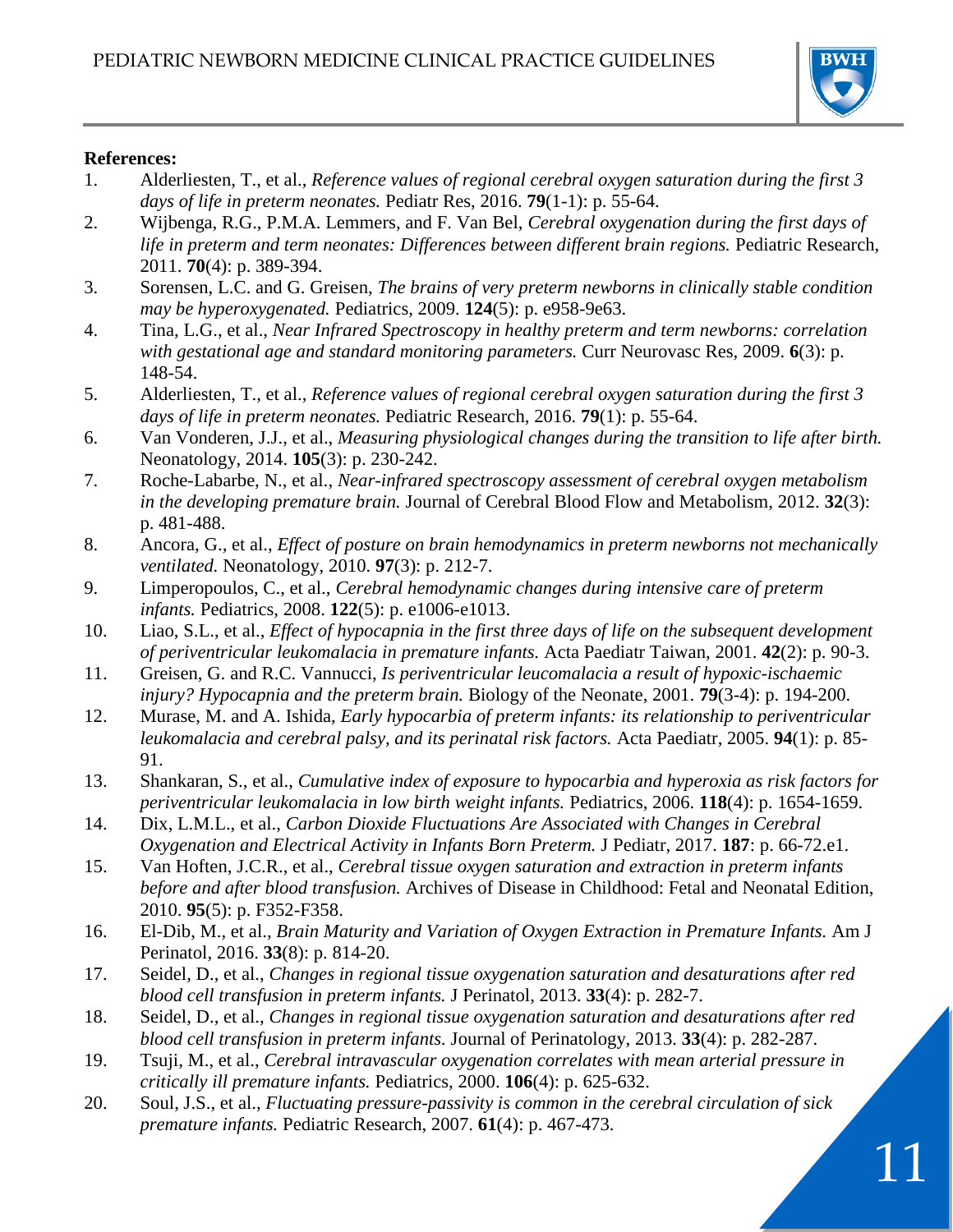

- 21. O'Leary, H., et al., *Elevated cerebral pressure passivity is associated with prematurity-related intracranial hemorrhage.* Pediatrics, 2009. **124**(1): p. 302-309.
- 22. Riera, J., et al., *New time-frequency method for cerebral autoregulation in newborns: Predictive capacity for clinical outcomes.* Journal of Pediatrics, 2014. **165**(5): p. 897-902.e1.
- 23. Vesoulis, Z.A. and A.M. Mathur, *Cerebral Autoregulation, Brain injury, and the Transitioning Premature infant.* Frontiers in Pediatrics, 2017. **5**: p. 7.
- 24. Alderliesten, T., et al., *Hypotension in preterm neonates: Low blood pressure alone does not affect neurodevelopmental outcome.* Journal of Pediatrics, 2014. **164**(5): p. 986-991.
- 25. Pellicer, A., et al., *The SafeBoosC phase II randomised clinical trial: A treatment guideline for targeted near-infrared-derived cerebral tissue oxygenation versus standard treatment in extremely preterm infants.* Neonatology, 2013. **104**(3): p. 171-178.
- 26. Skinner, J.R., et al., *Central venous pressure in the ventilated neonate.* Archives of Disease in Childhood, 1992. **67**(4 SUPPL.): p. 374-377.
- 27. Evans, N. and M. Kluckow, *Early determinants of right and left ventricular output in ventilated preterm infants.* Arch Dis Child Fetal Neonatal Ed, 1996. **74**(2): p. F88-94.
- 28. Zaramella, P., et al., *Does helmet CPAP reduce cerebral blood flow and volume by comparison with Infant Flow driver CPAP in preterm neonates?* Intensive Care Medicine, 2006. **32**(10): p. 1613-1619.
- 29. Palmer, K.S., et al., Effects of positive and negative-pressure ventilation on cerebral blood-volume of newborn-infants. Acta paediatrica, 1995. **84**(2): p. 132-139.
- 30. Noone, M.A., et al., *Postnatal adaptation of cerebral blood flow using near infrared spectroscopy in extremely preterm infants undergoing high-frequency oscillatory ventilation.* Acta Paediatr, 2003. **92**(9): p. 1079-84.
- 31. Lemmers, P.M., M.C. Toet, and F. van Bel, *Impact of patent ductus arteriosus and subsequent therapy with indomethacin on cerebral oxygenation in preterm infants.* Pediatrics, 2008. **121**(1): p. 142-7.
- 32. Underwood, M.A., J.M. Milstein, and M.P. Sherman, *Near-infrared spectroscopy as a screening tool for patent ductus arteriosus in extremely low birth weight infants.* Neonatology, 2007. **91**(2): p. 134-9.
- 33. Bhatt, M., A. Petrova, and R. Mehta, *Does treatment of patent ductus arteriosus with cyclooxygenase inhibitors affect neonatal regional tissue oxygenation?* Pediatric Cardiology, 2012. **33**(8): p. 1307-1314.
- 34. Vanderhaegen, J., et al., *Surgical closure of the patent ductus arteriosus and its effect on the cerebral tissue oxygenation.* Acta Paediatr, 2008. **97**(12): p. 1640-4.
- 35. Lemmers, P.M.A., et al., *Is cerebral oxygen supply compromised in preterm infants undergoing surgical closure for patent ductus arteriosus?* Archives of Disease in Childhood: Fetal and Neonatal Edition, 2010. **95**(6): p. F429-F434.
- 36. Pichler, G., B. Urlesberger, and W. Müller, *Impact of bradycardia on cerebral oxygenation and cerebral blood volume during apnoea in preterm infants.* Physiological Measurement, 2003. **24**(3): p. 671-680.
- 37. Alderliesten, T., et al., *Cerebral oxygenation, extraction, and autoregulation in very preterm infants who develop peri-intraventricular hemorrhage.* J Pediatr, 2013. **162**(4): p. 698-704 e2.
- 38. Zhang, Y., et al., *Cerebral near-infrared spectroscopy analysis in preterm infants with intraventricular hemorrhage.* Conf Proc IEEE Eng Med Biol Soc, 2011. **2011**: p. 1937-40.
- 39. Balegar, K.K., et al., *Early cerebral oxygen extraction and the risk of death or sonographic brain injury in very preterm infants.* J Pediatr, 2014. **164**(3): p. 475-80.e1.